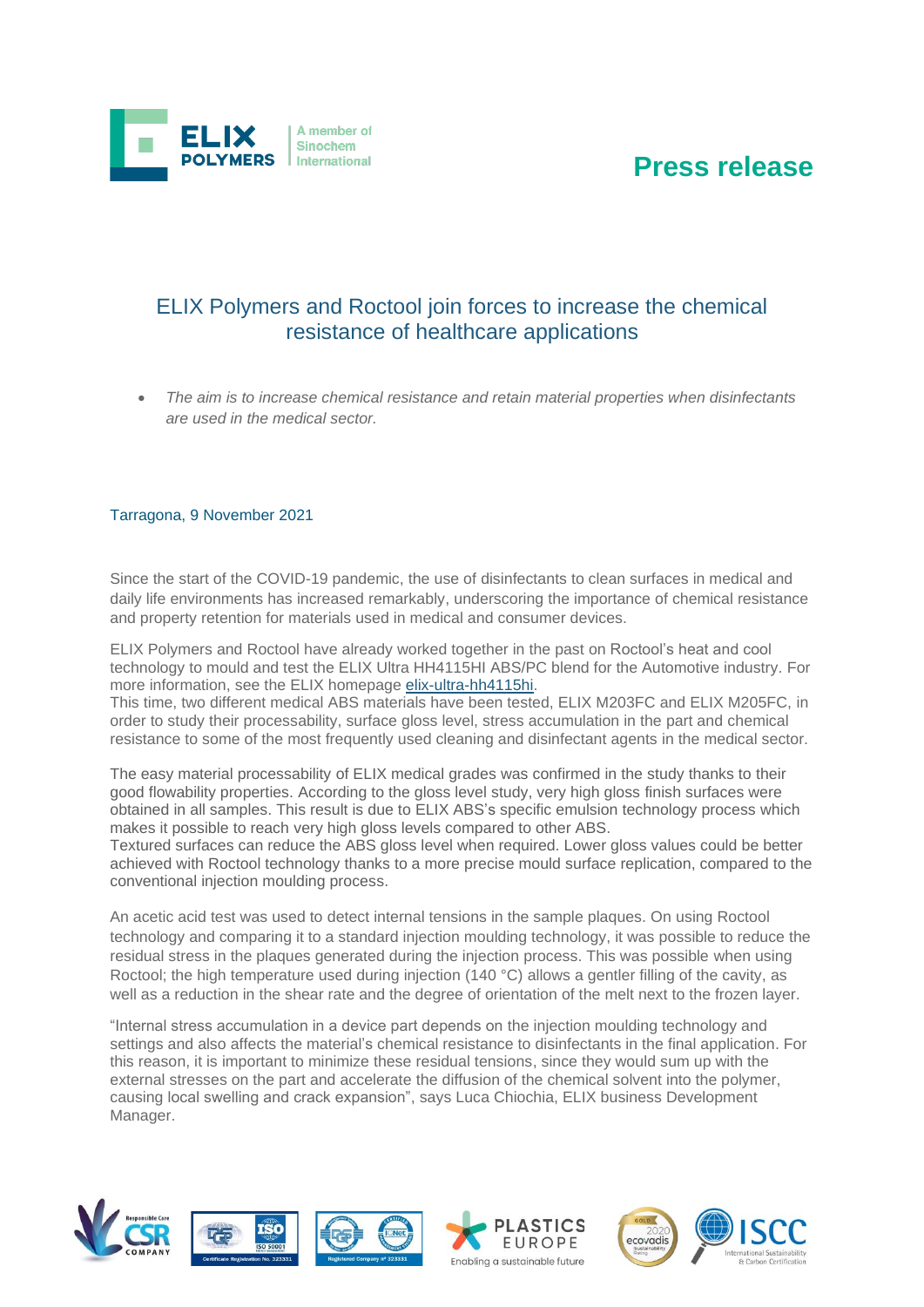

Several chemical resistance tests were conducted in the study applying very severe conditions on the ELIX medical ABS samples. These included not only contact with several disinfectants based on different solvents and concentrations, but also introducing mould design weaknesses such as weld line placement in the centre of the tensile bar or adding a fixed external flexural strain applied to the tensile bars while in contact with the disinfectant.

All materials, with and without Roctool, presented good chemical resistance when no flexural strain (external stress) was applied to the part, without showing cracks or changes in mechanical properties.

When external stress was applied, no cracks were observed after 24h with the disinfectant product "Surfa'safe Premium". No cracks were observed either with the disinfectant product "Meliseptol" in the M205FC material, which showed better chemical resistance than the M203FC material.

When using Roctool, improvements were observed in the weldline performance in contact with the chemical and with flexural strain applied.

Further details of the test results are available on request.

This new collaborative venture highlights the existing partnership framework between ELIX and Roctool and the focus of both companies on providing tailored solutions that respond to real customer needs and industry trends in their constant research into compliant materials in the medical and healthcare sector.









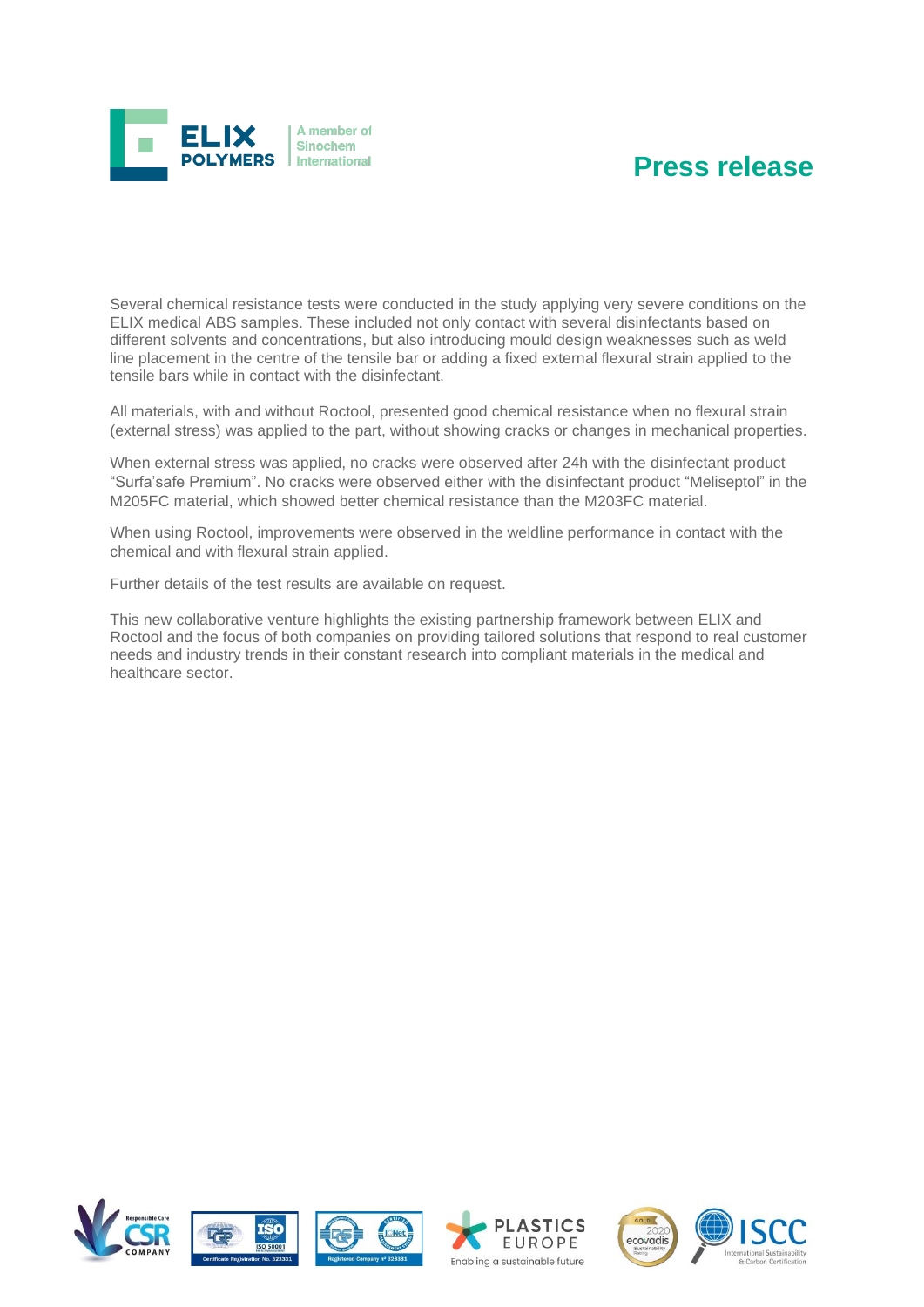



*Picture: ELIX Polymers* 

**ELIX Polymers** - ELIX Polymers, a member of Sinochem International, is a leading manufacturer of ABS (Acrylonitrile-Butadiene-Styrene) resins and derivatives in Europe.

Operating from its head office in Tarragona, Spain, and with Sales support teams in all key markets, the company is a specialist provider of tailor-made solutions for high quality thermoplastics applications. With more than 45 year track record, ELIX Polymers is an expert in ABS polymers, and it has the resources, the expertise and the experience to create value for its customers through highly individual solutions.

ELIX Polymers offers a broad range of material solutions for a variety of industries and applications, meeting the stringent requirements of the Healthcare, Automotive, Appliances, Electronic, Toys and other industries.

For more information, please visi[t www.elix-polymers.com.](http://www.elix-polymers.com/)

As per corporate identity, ELIX is written in capitals. Would you be so kind as to use this way of writing when publishing this story? Many thanks.